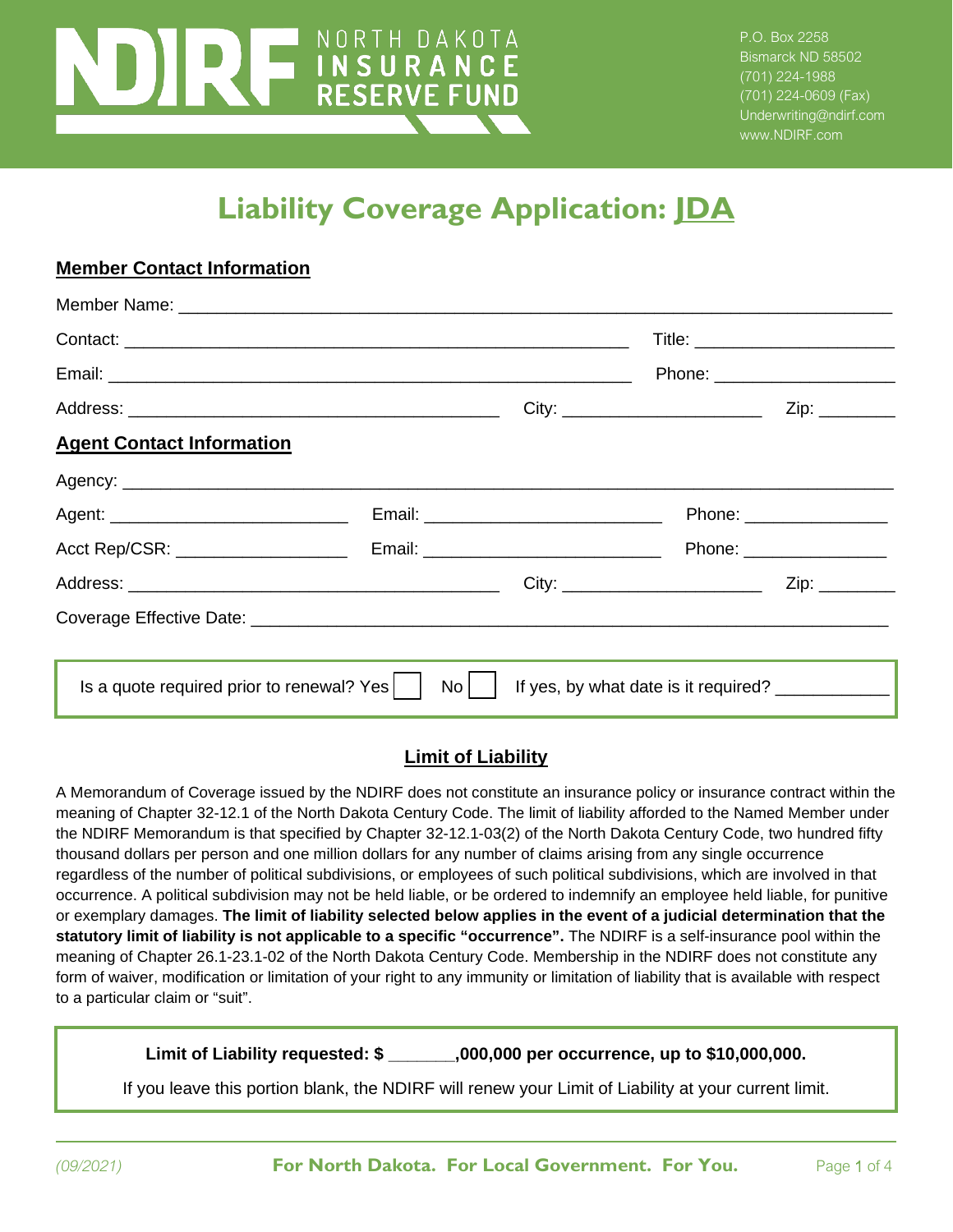## **Premises and Operations**

 $\overline{a}$ 

|    | <b>Instructions:</b> Complete only those items that apply to your entity or Additional Covered Parties.       |  |  |  |  |  |
|----|---------------------------------------------------------------------------------------------------------------|--|--|--|--|--|
|    | 1. City population: ___________                                                                               |  |  |  |  |  |
|    | 2. Do you have equipment rental operations? Yes<br>No                                                         |  |  |  |  |  |
| 3. | Do you own or operate parks and playgrounds? Yes<br>No                                                        |  |  |  |  |  |
| 4. | Number of camping spots: ___________                                                                          |  |  |  |  |  |
|    | Do they have water, sewer, or electric hookups? Yes  <br>No                                                   |  |  |  |  |  |
|    | 5. Swimming pools – Number of outdoor: ________                                                               |  |  |  |  |  |
|    | What is the height of the waterslide? ___________<br>Attach photo of waterslide.                              |  |  |  |  |  |
|    |                                                                                                               |  |  |  |  |  |
|    | If no lifeguards, is beach posted, "Swim at your own risk?" Yes<br>No                                         |  |  |  |  |  |
|    | 7. Golf course – Gross receipts: \$ ________ Number of golf carts for rent: _____ Attach financial statement. |  |  |  |  |  |
|    | 8. Ski facility – Gross receipts: \$                                                                          |  |  |  |  |  |
|    | 9. Provide square footage and total gross receipts of:                                                        |  |  |  |  |  |
|    |                                                                                                               |  |  |  |  |  |
|    |                                                                                                               |  |  |  |  |  |
|    | 10. Exercise/fitness/health center - Square footage: ____________________________                             |  |  |  |  |  |
|    | $\vert$ s public use allowed? Yes $\vert$ $\vert$ No $\vert$                                                  |  |  |  |  |  |
|    |                                                                                                               |  |  |  |  |  |
|    | 12. Offices – Square footage: ___________                                                                     |  |  |  |  |  |
|    | 13. Does the JDA own or operate a daycare? Yes<br>No<br>Maximum number allowed: _______                       |  |  |  |  |  |
|    | 14. Fair - Gross receipts: \$                                                                                 |  |  |  |  |  |
|    | Attach copy of fair's financial statement and a list of events held.                                          |  |  |  |  |  |
|    | 15. Stadium and/or grandstand - Admissions: \$ __________________________________                             |  |  |  |  |  |
|    | 16. Amusement park – Gross receipts: \$ ________________Describe: ___________________________________         |  |  |  |  |  |
|    | 17. Inflatable games - Total number: ______________ Describe each: _________________________________          |  |  |  |  |  |
|    |                                                                                                               |  |  |  |  |  |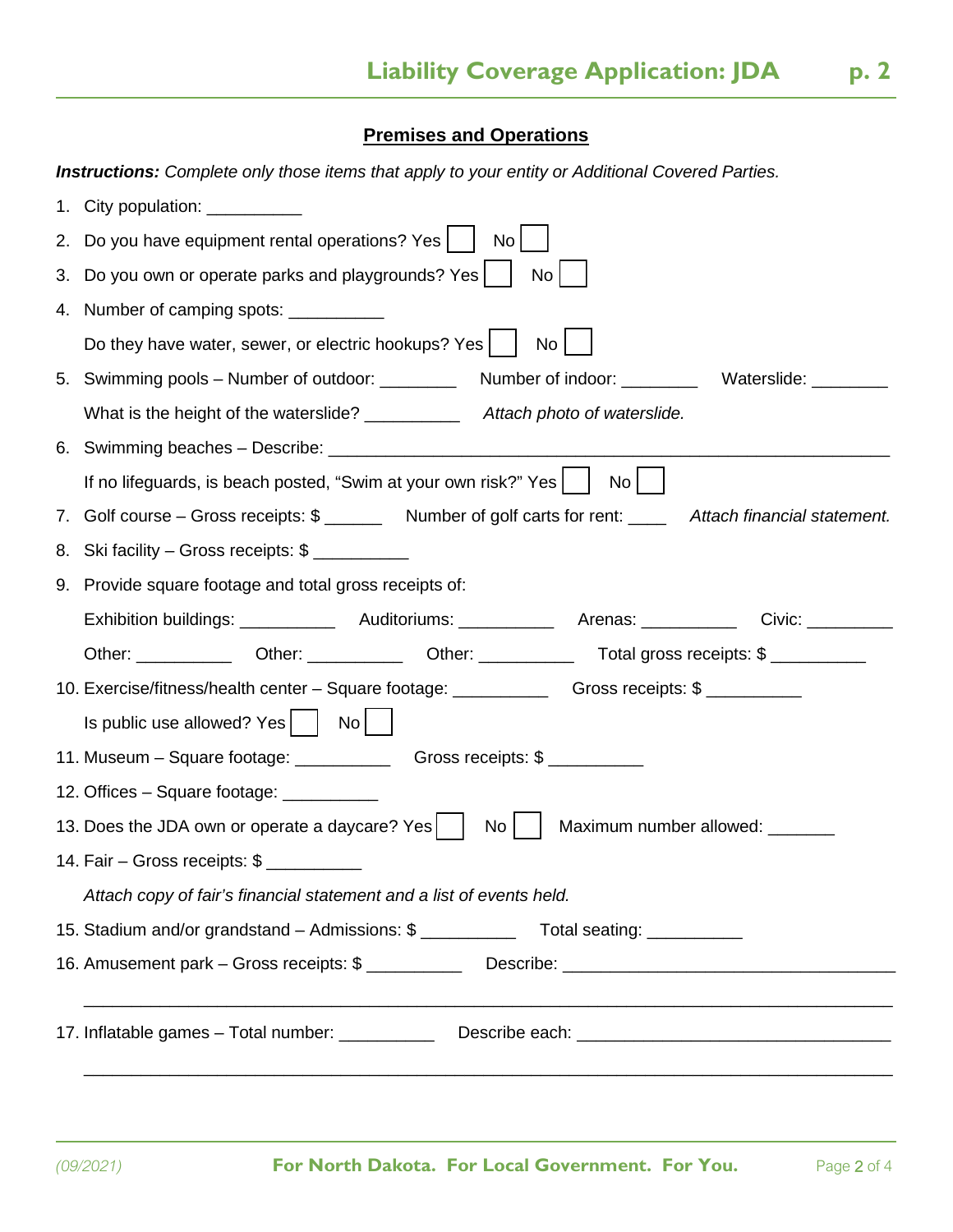## **Liability Coverage Application: JDA** p. 3

| 18. Is Unmanned Aircraft Systems (UAS)/drone coverage requested? Yes<br>No                                          |
|---------------------------------------------------------------------------------------------------------------------|
| If yes, please complete the UAS/Drone Questionnaire at www.ndirf.com>Member Services>Applications.                  |
| 19. Boats/kayaks/paddle boards – Total number of each: ___________                                                  |
| What is the horsepower (hp) of the boat motors? _________________________________                                   |
| 20. Piers or docks - Square footage: _______________ Marina - Gross receipts: \$ ___________                        |
| 21. Number of dams (under Named Member or Covered Party control): ___________                                       |
| 22. Auto and/or bus garage – Square footage: ___________                                                            |
| 23. Number of owned, managed, or leased dwellings: 1-family: ______ 2-family: _____ 3-family: _____                 |
| 4-family: _______ Total square footage of apartments: ___________                                                   |
| 24. Chemical application - Gross receipts: \$                                                                       |
|                                                                                                                     |
| 25. If no auto policy, hired and nonowned auto – Cost of hire: \$<br>Number of employees: ________                  |
|                                                                                                                     |
|                                                                                                                     |
| 27. Are alcoholic beverages sold by the Member and/or any of the Additional Covered Parties? Yes<br>No <sub>1</sub> |
| Gross receipts: \$                                                                                                  |
| 28. Additional Covered Parties - Entities to be covered.                                                            |
|                                                                                                                     |
|                                                                                                                     |
|                                                                                                                     |
|                                                                                                                     |
| 29. List and explain events and fundraisers below and include gross receipts for each.                              |
|                                                                                                                     |
|                                                                                                                     |
|                                                                                                                     |
|                                                                                                                     |
| 30. Does the JDA receive proof of liability for events put on by Other(s)? Yes<br>No                                |